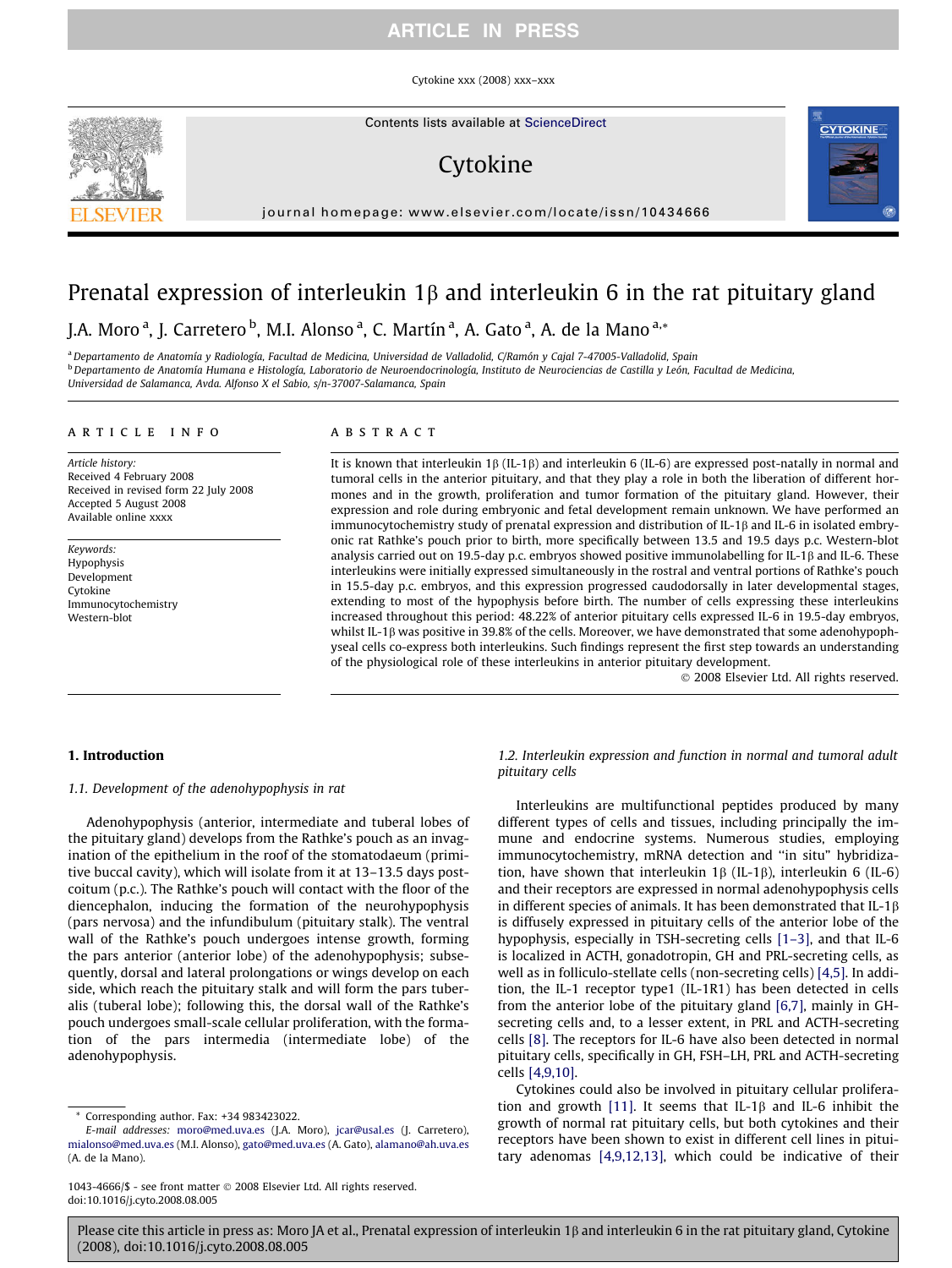involvement in pituitary gland tumor formation [\[14–16\].](#page-6-0) Although IL-1b does not seem to be directly related to pituitary tumorogenesis [\[13\]](#page-6-0), it has been demonstrated that IL-6 is involved in the development of diverse pituitary adenomas [\[14,15,17–19\].](#page-6-0)

Regarding the physiological role of cytokines in the adenohypophysis, it is believed that some interleukins may have a role to play in the release of certain pituitary hormones [\[2,20\]](#page-6-0); in this regard, we know that peripheral administration of IL-1 $\beta$ , IL-2 and IL-6 increases plasma levels of ACTH [\[1,21,22\]](#page-6-0), whilst central administration of IL-1 $\beta$  produces intense inhibition of pituitary secretion of LH and FSH [\[23,24\];](#page-6-0) similarly, IL-6 stimulates PRL, GH, FSH and LH liberation in cell cultures of rat pituitary cells [\[25,26\]](#page-6-0) and might contribute to excessive GH production in the majority of somatotroph adenomas [\[27\].](#page-6-0)

## 1.3. Interleukin expression and function during embryonic development

Despite both our knowledge of cytokine expression in the anterior pituitary and, as previously mentioned, the abundant data relating to its functional role, most studies concern the post-natal period, with little information relating to the possible role of interleukins in adenohypophyseal development during the embryonic and fetal periods. Nowadays it is known that several interleukins are expressed in normal embryonic cells at very early stages of development [\[28–30\]](#page-6-0); we have previously demonstrated that IL- $1\beta$  is expressed in the neuroepithelium of the embryonic spinal cord and stimulates proliferation and differentiation in these cells [\[31\]](#page-6-0). Moreover, receptors for IL-6 and IL-8 have been detected in numerous tissues and organs in human foetuses [\[32\].](#page-6-0) The expression of receptors for the Leukemia Inhibitor Factor (LIF), IL-6 and of the subunit gp130 in human fetal pituitary tissue between 18 and 31 weeks of gestation has been demonstrated [\[33\],](#page-6-0) and it has also been shown that LIF and IL-6 stimulate ACTH and GH secretion in primary cultures of human fetal adenohypophyseal cells. Furthermore, when the subunit gp130 was blocked by antibodies, the levels of ACTH dropped below basal values, indicating that LIF and IL-6 may be involved in regulating pituitary function during the fetal period via the same transduction signal. In addition, it has been proven that lipopolysaccharides from gram-negative bacteria induce permanent neuroendocrine changes by the liberation of both cytokines IL-1 $\beta$  and IL-6 during the prenatal [\[34,35\]](#page-6-0) and neonatal periods [\[36\].](#page-6-0) All of this suggests that cytokines could play a physiological role in the normal development of the anterior pituitary, and that variations in levels of interleukins during embryogenesis might disturb neuroendocrine regulating programmes, with subsequent consequences in adult life.

Given the scant knowledge concerning the possible influence of cytokines on normal pituitary development, in this paper we have employed immunocytochemistry and western-blot to investigate the chronological and topographical pattern of IL-1 $\beta$  and IL-6 expression in isolated Rathke's pouch of rat embryos until immediately prior to birth. This represents an initial step towards understanding the physiological function these interleukins may have in anterior pituitary development.

### 2. Materials and methods

#### 2.1. Obtaining rat embryos

Wistar rats, stabulated at a constant temperature  $(22 \text{ }^{\circ}C)$  and with a cycle of 12 h of light and 12 h of darkness, were employed. To calculate embryonic age, day 0 referred to the morning when a copulation plug was found after overnight mating. Pregnant rats were sacrificed by ether inhalation and the embryos extracted

from the uterus; the enveloping membranes were then removed and their heads processed for histology. For our study, embryos of between 13.5 days p.c.—immediately after the isolation of Rathke's pouch from the roof of the stomatodaeum—and 19.5 days p.c. were employed. Five embryos from each stage were used for immunocytochemistry (35 embryos in total).

#### 2.2. Immunocytochemistry

The heads of the embryos were fixed in picric acid–paraformal-dehyde [\[37\]](#page-6-0) for 12 h at 4  $\degree$ C. Following this, the specimens were dehydrated through a graded series of ethanol and embedded in paraffin through xylene. Subsequently, we made  $8 \mu$ m-thick serial coronal sections, which were mounted on glass slides. These were then deparaffinized, rehydrated and submerged consecutively in lugol and sodium metabisulphite in order to eliminate the fixing agent, and afterwards washed several times in PBS and the endogenous peroxidase inhibited with a solution of methanol and 3% hydrogen peroxide for 30 min. After several washings in PBS, the sections were incubated in PBS/BSA for 20 min and subsequently in the first antibody, IL-1 $\beta$  rabbit anti-rat polyclonal or IL-6 rabbit anti-rat polyclonal (Endogen). In both cases, the conditions were the same, namely, a 1/100 dilution in PBS at  $4^{\circ}C$  (a working dilution of 10  $\mu$ g/ml) overnight in a humid chamber. Following washing in PBS, we proceeded to incubate with the secondary antibody—horse radish peroxidase-conjugated goat anti-rabbit IgG (Southern Biotechnology Associates, Inc.)—at a dilution of 1/ 100 in PBS, at room temperature for 90 min. After further washing in PBS, the sections were incubated with 3.3-diaminobenzidine tetrahydrochloride (DAB; Sigma) and  $H_2O_2$  (DAB 10 mg/15 ml in 0.05 M Tris–HCl buffer, pH 7.4, and 0.003%  $H<sub>2</sub>O<sub>2</sub>$ ). Haematoxylin was employed to counterstain the nuclei. The control sections were prepared as mentioned above in order to prove the specificity of the immunoreaction, but now using pre-immune serum instead of the primary antibody. The tissue sections were observed with a Nikon Microphot-FXA Photomicroscope and the most representative were photographed.

In order to verify whether the adenohypophyseal cells simultaneously express IL-1 $\beta$  and IL-6, we carried out a double immunolabelling on sections of 18.5 days p.c. rat embryo adenohypophysis. Fixation, dehydration, embedding and section of embryos were similar to previously described. The sections were deparaffinized, rehydrated and washed several times in PBS, and then they were incubated in a solution of primary antibodies, Rabbit anti-Rat IL-1b polyclonal (Chemicon) and Goat anti-Rat IL-6 polyclonal (R&D Systems), both at a final concentration of 15  $\mu$ g/ml in PBS, at 4 °C overnight in a humid chamber. After washing several times in PBS, sections were incubated with a mixture of the secondary antibodies, Goat anti-Rabbit IgG conjugated with fluorescein isothiocyanate (FITC) (Chemicon) for IL-1 $\beta$ , diluted 1/64 in PBS, and Donkey anti-Goat IgG conjugated with Alexa-594 (Molecular Probes) for IL-6, diluted 1/1000 in PBS. After that, sections were washed in PBS and mounted in Aquamount (Gurr). They were observed with a confocal microscope Zeiss LSM-310, and the most representative samples were photographed. Control sections were prepared as described above, but using non-immunized animal IgG instead of one of the primary antibodies (Rabbit IgG for IL-1 $\beta$  and Goat IgG for IL-6), and there was no cross-reaction between antibodies.

#### 2.3. Counting and locating the immunostained cells

The immunostained cells for each interleukin were counted  $(100\times)$  from a total of  $4000 \pm 279.29$  cells; there were 50 randomly-selected fields from the same region, with  $80 \pm 5.59$  cells per field, along the whole of Rathke's pouch. Four different embryos were used for each stage studied and the data were ex-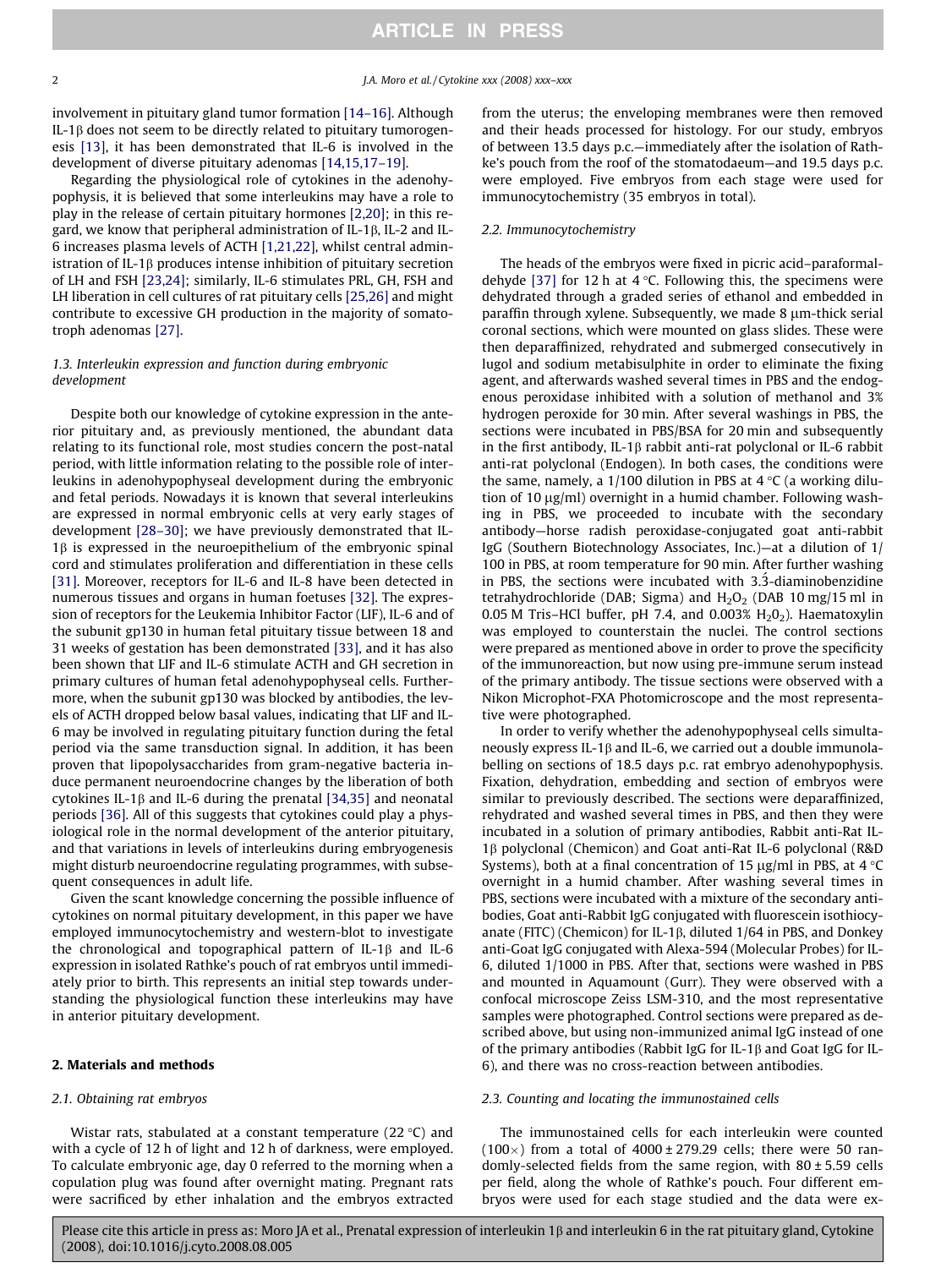pressed numerically in a table, ± standard deviation. A comparative study was made, with numerical data also reflected in a bar diagram expressing the percentage of immunomarked cells in relation to all the anterior pituitary cells.

The zone of extension of cells expressing IL-1 $\beta$  and IL-6 was located by outlining with a light camera microscope sagittal sections of the anterior pituitary gland at the different stages studied. The areas containing cells with positive immunostaining were represented on these outlines.

# 2.4. IL-1 and IL-6 Western-blot

In all, ten 19.5-day p.c. rat embryo pituitary glands were isolated according to described methods [\[38\]](#page-6-0) under a dissection microscope. They were subsequently placed in an Eppendorf tube and centrifuged at 5000 rpm for 1 min to eliminate the supernatant; the tissue was homogenized and sonicated in order to break the cellular membranes and liberate intracytoplasmic proteins. Following this, the samples were incubated in Tris–HCl 0.25 M, pH 6.8, with a 6% SDS–Tris denaturing agent and 2-mercaptoetanol for reduction. Electrophoresis was then carried out in 12% polyacrylamide gel (SDS–PAGE) with 10 µl samples. Wide-range pre-stained standard protein solutions (Bio-Rad) were employed to ascertain the molecular weight. Following electrophoresis, the resulting protein bands were transferred to a nitrocellulose membrane, which was incubated in a 1% PBS–BSA blocking solution and subsequently with the same primary antibodies used in immunoperoxidase techniques, at a dilution of 1/500, in 1% PBS–BSA at  $4^{\circ}$ C overnight. After this, the nitrocellulose membranes were washed several times in 0.1% PBS–Tween 20 and incubated with the same second antibody used in immunoperoxidase methods, at a dilution of 1/500, in 1% PBS–BSA for 1 h at room temperature. After several washes in PBS–Tween 20, developing was performed with Opti4-CN (Bio-Rad) according to the manufacturer's instructions, and finally the membrane was washed with bi-distilled water and left to dry for photographing.

## 3. Results

In this paper we have used immunocytochemistry and westernblot to determine the spatio-temporal expression of IL-1 $\beta$  and IL-6 during development of the anterior pituitary gland in rat embryos; this period began with the isolation of Rathke's pouch from the roof of the stomatodaeum, at about 13.5 days p.c. up to the time shortly before birth (19.5 days p.c.). We have also quantified the number of cells expressed by these interleukins with respect to all the cells in the anterior pituitary.

#### 3.1. IL-1 expression

IL-1 $\beta$  was not expressed in the anterior pituitary gland during stages 13.5–14.5 days p.c. (Fig. 1A and B).

The first signs of IL-1 $\beta$  expression during anterior pituitary development in rat embryos appeared at day 15.5 p.c. (Fig. 1C and D). At this stage only a small number of cells ([Fig. 4\)](#page-4-0) revealed slight IL-1 $\beta$  immunostaining, predominantly located in the most rostral and ventral portions of the future pars anterior of the pituitary gland, before and beneath the cavity of Rathke's pouch ([Fig. 3\)](#page-4-0). During this period immunolabelling was progressively less dorsally and caudally located, with the result that little or no expression of IL-1 $\beta$  took place in the posterior region of Rathke's pouch behind the cavity ([Fig. 3\)](#page-4-0). The stalk of the pituitary gland and the floor of the diencephalon (the presumptive hypothalamus) also revealed IL-1 $\beta$  immunostaining from day 15.5 p.c. (not shown).



Fig. 1. Coronal histological sections of rat embryo anterior pituitary (A and B, 13.5 days p.c.; C and D, 15.5 days p.c.; E and F, 17.5 days p.c.; G-H, 19.5 days p.c.) showing IL-1 $\beta$  immunoreactivity. DAB was used as chromogen (brown), and Haematoxylin as counterstaining. Rpc, Rathke's pouch cavity; Di, diencephalon; Pi, pars intermedia. Scale bars in A, C, E and G, 100  $\mu$ m; in B, D, F and H, 10  $\mu$ m.

Between stages 17.5 and 19.5 days p.c. there was a notable increase in the number of anterior pituitary cells expressing IL-1 $\beta$  (Fig. 1E–H, [Figs.](#page-4-0) 3 and 4), whilst IL-1 $\beta$  immunomarked cells represented almost 40% of all pituitary cells in 19.5-day p.c. embryos. At the same time, immunostaining became more intense (Fig. 1E–H), coinciding with the rapid growth of the pituitary's pars anterior, leading to the progressive obliteration of the cavity of Rathke's pouch and the formation of columns or cellular cords around the anterior pituitary vessels. Furthermore, the zone of IL-1 $\beta$  expression widened caudodorsally ([Fig. 3\)](#page-4-0), occupying practically the whole of the pars anterior in 19.5 day p.c. embryos. At this particular time, immunostained cells, albeit barely developed, also appeared in the future pars inter-media (Fig. 1G; [Fig. 3](#page-4-0)). During these stages, IL-1 $\beta$  immunostaining persisted in the infundibulum and the area of the hypothalamus.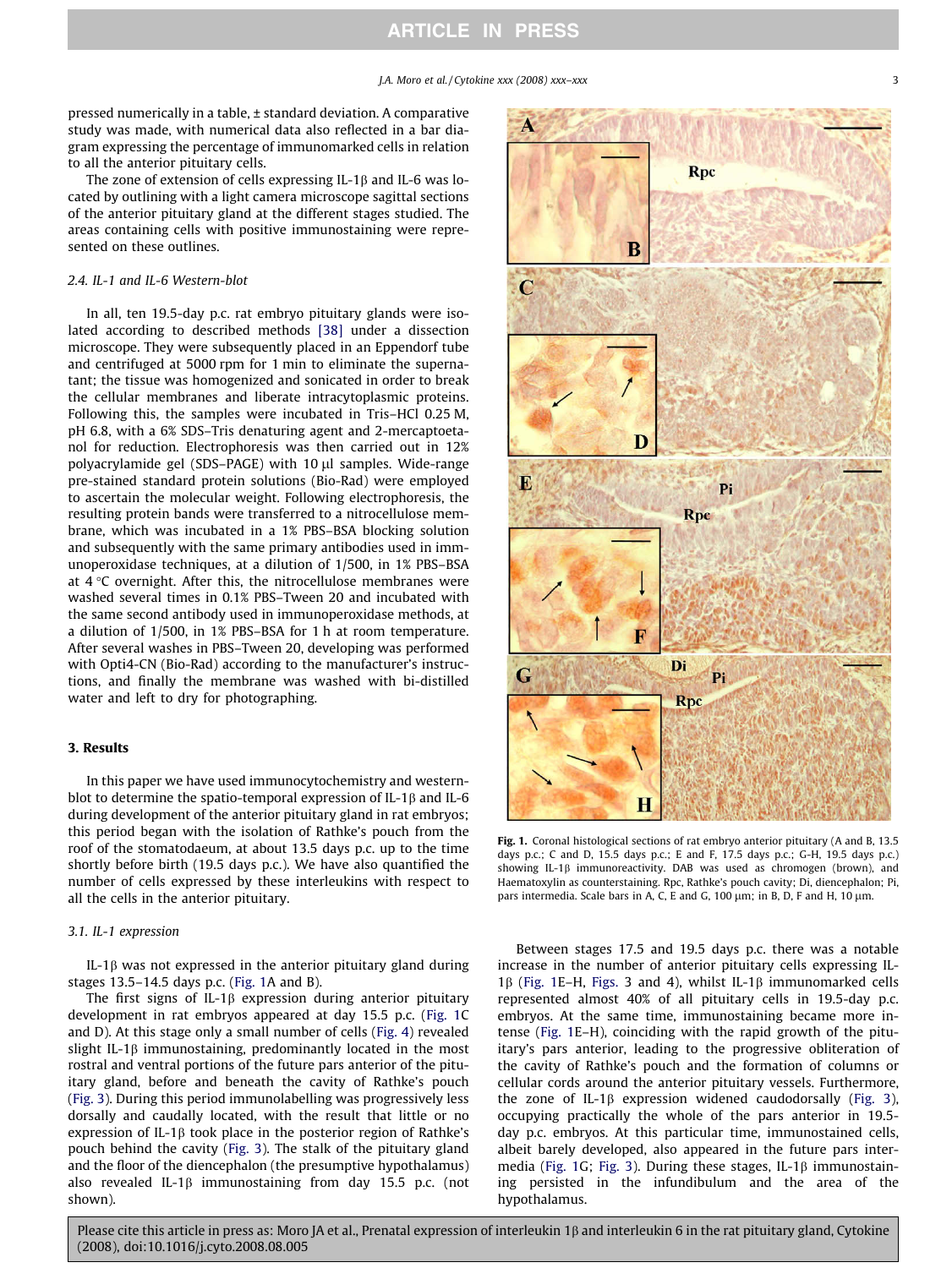At all the stages studied, control sections using pre-immune serum instead of the primary antibody against IL-1 $\beta$  did not reveal any immunomarking, demonstrating the specificity of the labeling observed (data not shown).

#### 3.2. IL-6 expression

IL-6 expression revealed a very similar spatio-temporal pattern to the one mentioned for IL-1 $\beta$ , although in general terms the number of immunostained cells was slightly greater for this interleukin compared with all the anterior pituitary cells ([Fig. 4](#page-4-0)).

Very slight IL-6 expression was also seen in 15.5-day p.c. embryos (Fig. 2A and B) and in the same location as IL-1 $\beta$  expression, namely, in the most ventral and rostral portions of Rathke's pouch ([Fig. 3](#page-4-0)); only 7.53% of all anterior pituitary cells expressed this interleukin at this stage.

From day 15.5 onwards, the number of positive IL-6 cells increased considerably ([Fig. 4](#page-4-0)), finally representing almost half the total of anterior pituitary cells in 19.5-day p.c. embryos. As with IL-1 $\beta$ , IL-6 expression was displaced dorsally and caudally, occupying the whole of the pars anterior and reaching the future pars intermedia in 19.5-day embryos (Fig. 2C–F, [Fig. 3](#page-4-0)); immunostaining, however, was predominantly in the ventrorostral portion of Rathke's pouch.



Fig. 2. Coronal histological sections of rat embryo anterior pituitary (A and B, 15.5 days p.c.; C and D, 17.5 days p.c.; E and F, 19.5 days p.c.) showing IL-6 immunoreactivity. DAB was used as chromogen (brown), and Haematoxylin as counterstaining. Rpc, Rathke's pouch cavity; Di, diencephalon; Pi, pars intermedia; I, infundibulum. Scale bars in A, C and E, 100  $\mu$ m; in B, D and F, 10  $\mu$ m.

We also observed positive IL-6 staining in the infundibulum (Fig. 2A) and on the floor of the diencephalon, in contact with Rathke's pouch (Fig. 2C and E), from day 15.5 p.c.

Control sections with pre-immune serum instead of the primary antibody against IL-6 revealed no immunolabelling (data not shown), which demonstrates the specificity of the marking observed.

# 3.3. Western-blot

In order to ascertain whether anterior pituitary IL-1 $\beta$  and IL-6 expression is specific, western-blotting was performed for both interleukins with the same antibodies as those employed in the immunocytochemistry analysis. For this test we used isolated pituitaries of 19.5-day p.c. rat embryos, the time at which both interleukins showed more intense immunostaining.

The western-blot technique revealed immunostained bands for IL-1 $\beta$  and IL-6 ([Fig. 5\)](#page-4-0), both between 14.4 kDa and 21.5 kDa in terms of the protein standards employed. In both cases, the molecular weight was within the range estimated for these interleukins [\[39,40\]](#page-6-0). There were diffuse and weak additional bands for both interleukins visible between 31 and 45 kDa, probably corresponding with their proforms.

### 3.4. IL-1 $\beta$ and IL-6 co-expression

Since IL-1 $\beta$  and IL-6 show a similar spatial and temporal expression pattern, we carried out double immunolabelling by means of immunofluorescence; this would show whether there were cells in the adenohypophysis simultaneously expressing both interleukins.

In sections of 18.5-day p.c. rat embryo adenohypophysis, we observed abundant positive cells for IL-1 $\beta$  labeled with fluorescein ([Fig. 6](#page-5-0)A), as well as numerous positive cells for IL-6 marked with Alexa-594 ([Fig. 6](#page-5-0)B). The superposition of images of both markings on the same section showed many adenohypophyseal cells coexpressing both interleukins ([Fig. 6](#page-5-0)C), which suggests that a large part of these cells simultaneously produce IL-1 $\beta$  and IL-6.

## 4. Discussion

Abundant data exists regarding the expression of different interleukins and/or their receptors in adult normal and tumoral pituitary cells, as well as their possible functional role in cellular proliferation and hormonal production and release. The expression of IL-2, IL-4, IL-8, IL-11 and IL-18, has been reported [\[41–48\],](#page-6-0) although IL-1 $\beta$  and IL-6 seem to play a more important functional role (see Section 1). Nevertheless, there are hardly any references to the expression of these two interleukins during the development of the adenohypophysis. For this reason, a study by means of immunostaining and western-blot was carried out to ascertain IL-1 $\beta$  and IL-6 expression during pituitary prenatal development in rat embryos, from the isolation of Rathke's pouch from the roof of the stomatodaeum, at about 13.5 days p.c. up to shortly before birth (day 19.5 p.c.). We have shown that both interleukins are initially expressed simultaneously in the most rostral and ventral portions of Rathke's pouch in 15.5-day p.c. embryos, and that this expression progresses caudodorsally at later stages of development, reaching the greater part of the anterior pituitary gland before birth. Similarly, their expression has been shown in the infundibulum and on the floor of the diencephalon (the hypothalamic area). Moreover, we have demonstrated by means of double immunolabelling that adenohypophyseal cells co-expressing both interleukins are present.

During embryonic and fetal development, pituitary cells undergo an intense proliferative process followed by a differentiation to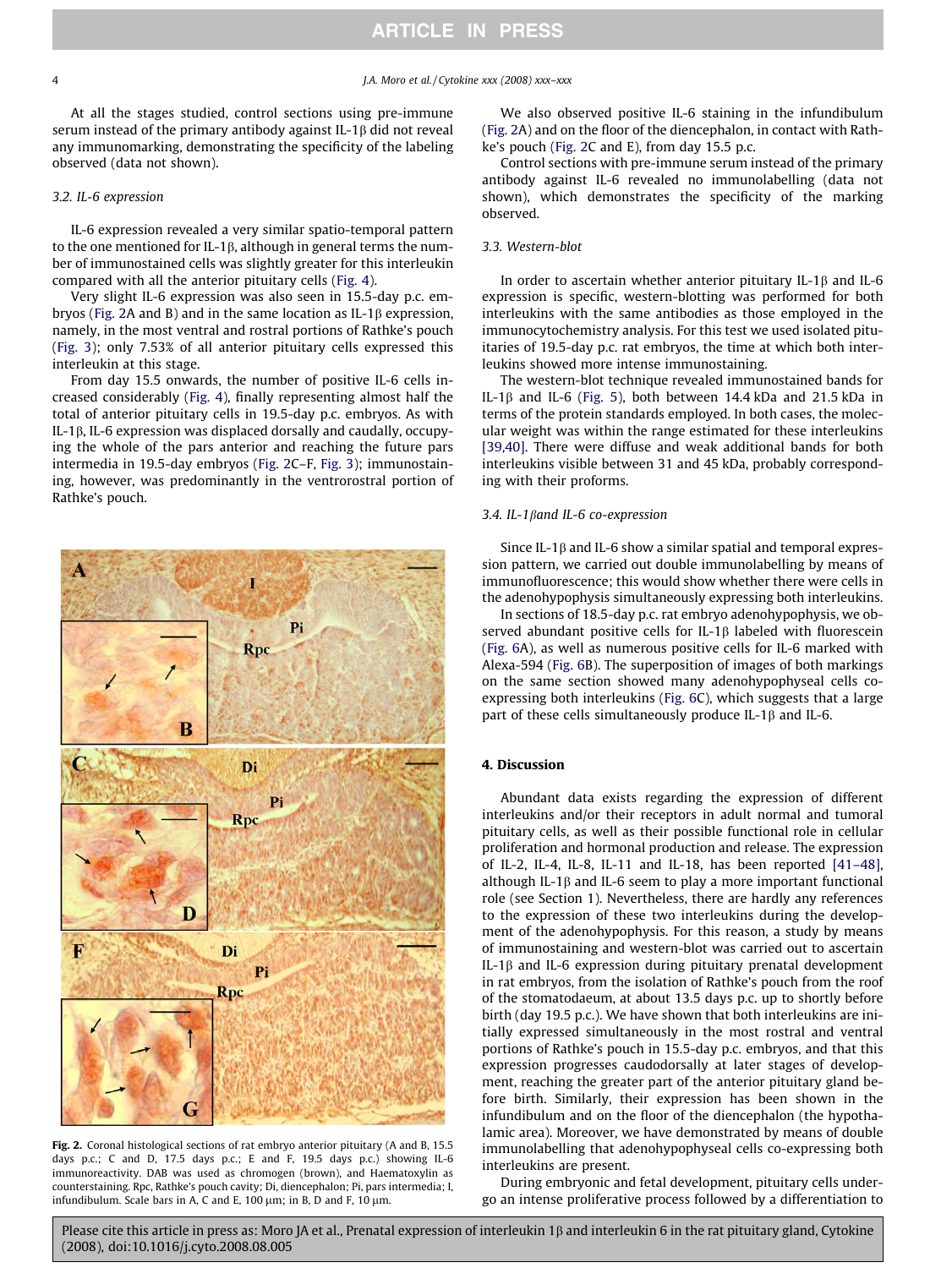#### $J.A.$  Moro et al. / Cytokine xxx (2008) xxx–xxx  $5$

<span id="page-4-0"></span>

Fig. 3. Schematic representation of sagittal sections of rat embryo pituitary gland, showing the location of IL-1 $\beta$  or IL-6 immunolabelling (dots). Both interleukins present a very similar temporal and spatial distribution pattern. Rpc, Rathke's pouch cavity; Ir, infundibular recess; Pi, pars intermedia; Pn, pars nervosa.



Fig. 4. The bar diagram and section B in the table show the percentage of cells expressing IL-1 $\beta$  and IL-6 in relation to all the cells in the anterior pituitary gland during adenohypophysis development in rat embryos. Section A in the table indicates the number of immunomarked cells for each interleukin on a total of 4000 ± 279.29 cells counted over 50 random fields from the same surface throughout the whole of Rathke's pouch. Four embryos for every stage studied were used for the count, and data are shown numerically ± standard deviation.



Fig. 5. Western-blot analysis of interleukins from 19.5-day p.c. rat embryo pituitary glands shows immunostained bands of 19.5 kDa with the IL-1 $\beta$  antibody and 21 kDa with the IL-6 antibody in relation to the protein standards employed (St.). Asterisks indicate weak additional bands for IL-1 $\beta$  and IL-6 between 45 and 31 kDa, which probably correspond to proforms of these interleukins.

cell lines producing and releasing different hormones; cytokines expressed by these cells could play a role in controlling these processes.

4.1. Could IL-1 $\beta$  and IL-6 have an influence on hormonal release and cell differentiation during pituitary development?

It is not clear what mechanisms are involved in anterior pituitary differentiation during development. It has been suggested that hypothalamic release factors could have an influence on this process [\[49–52\]](#page-6-0); nevertheless, embryonic pituitary cells can differentiate to LH-secreting cells in the absence of these factors [\[53\]](#page-7-0). In addition, extra-hypothalamic factors could have an influence on cell differentiation in the adenohypophysis; for instance, it is known that glucocorticoids stimulate differentiation of GH and PRL cells in vitro [\[54,55\]](#page-7-0) and insulin seems to induce gonadotropic differentiation in cultures of embryonic rat adenohypophyseal cells [\[56\]](#page-7-0).

Data does not exist concerning the role played by interleukins in the differentiation of anterior pituitary cells during embryonic development, although the functional role of IL-1 $\beta$  and IL-6 on the hypothalamus–pituitary axis is well-known in adults; these interleukins are expressed in certain anterior pituitary cell lines, and it is known that primary cultures of rat pituitary cells respond to IL-1 $\beta$  by an increase in the secretion of ACTH, LH, GH and TSH,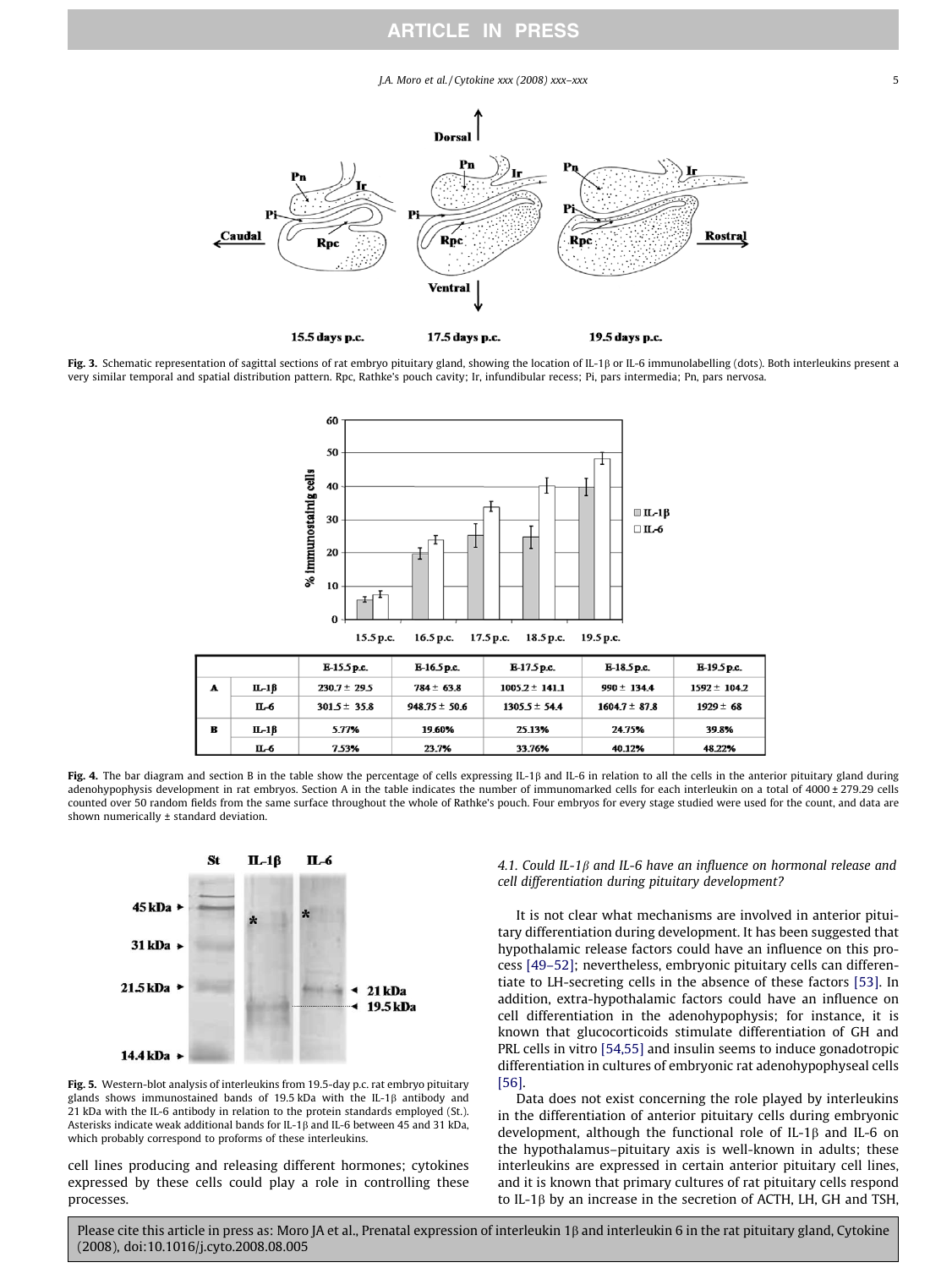<span id="page-5-0"></span>6 J.A. Moro et al. / Cytokine xxx (2008) xxx–xxx



Fig. 6. Double immunolabelling for IL-1 $\beta$  and IL-6. A and B, Histological section of 18.5 days p.c. rat embryo showing IL-1 $\beta$  positive cells (green). C and D: The same section shows abundant IL-6 positive cells (red). E and F: Superposition of images A and C and B and D shows adenohypophyseal cells (yellow) expressing IL-1 $\beta$  and IL-6 at the same time (arrows). Scale bar in A, C and E, 10  $\mu$ m; in B, D and F, 5  $\mu$ m.

whilst IL-6 stimulates the liberation of PRL, GH, FSH and LH [\[1,57–](#page-6-0) [59\]](#page-6-0).

Likewise, little is known about the expression and function of interleukins during the embryonic and fetal periods. It has been demonstrated that the IL-6 receptor, LIF-receptor and cytokinedependent gp130 are present in human fetal pituitaries, and that IL-6 and LIF stimulate the secretion of ACTH and GH in primary fetal pituitary cell cultures [\[33\]](#page-6-0). Furthermore, it is known that most pituitary hormones begin to be produced during the fetal period: ACTH cells are the first to differentiate in 15.5-day p.c. rat embryo anterior pituitary; afterwards, at day 17 p.c. TSH cell differentiation occurs, followed by the differentiation of gonadotrophic cells at day 18 p.c. GH cells at day 19 p.c. and, finally, mammotrophic cells at day 19.5 p.c. [\[60–64\].](#page-7-0) Given the coincidence in time between cytokine expression detected by us and anterior pituitary functional differentiation during development, IL-1 $\beta$  and IL-6 might influence either the latter or hormonal release, as in adults. Here it has been shown that prenatal injection

of IL-6 causes hormonal disorders after birth, such as obesity, hyperandrogenism and an increase in corticosterone response to stress in rats [\[35\]](#page-6-0).

Although there are no direct references to the role played by IL- $1\beta$  and IL-6 in pituitary cell differentiation, important evidence exists concerning that of LIF and other gp130-family cytokines in this process; it has been demonstrated that transgenic overexpression of LIF in the pituitary gland causes an increase in the number of ACTH-secreting cells, Rathke's cysts and Cushing's syndrome [\[65,66\],](#page-7-0) which suggests that IL-6 and/or other cytokines from the same family could act in a similar way by means of their common transmembrane receptor gp130. In addition, it is known that the administering of lipopolysaccharidases or infections due to gramnegative bacteria inducing high levels of IL-1 $\beta$  and IL-6, produce neuroendocrine alterations during the perinatal period [\[34,36,67\].](#page-6-0) Such findings indicate that these cytokines may play an important role both in normal development as well as in anterior pituitary prenatal pathogenesis.

# 4.2. Are IL-1 $\beta$  and IL-6 involved in pituitary cell proliferation during development?

During embryonic development, there is notable cellular proliferation in the anterior pituitary, commencing at day 15.5 p.c. in its most ventral and rostral portions, and continuing in later stages until occupying the whole of the pars anterior [\[68,69\].](#page-7-0) This proliferative growth coincides spatio-temporally with the IL-1 $\beta$  and IL-6 expression we detected. Although there is no data to establish the effect interleukins have on anterior pituitary cell proliferation during development, it is known that IL-1 and IL-6 influence, both ''in vivo" and ''in vitro", the growth of certain normal adenohypophysis cell lines [\[17,70\]](#page-6-0), as well as cells proceeding from pituitary adenomas [\[14,15\].](#page-6-0) More recently, we observed that, in vitro, immunosuppression of IL-6 inhibits cellular proliferation and stimulates cellular apoptosis in pituitary cells [\[11\]](#page-6-0), and it has been demonstrated that small doses of IL-6 stimulate growth in human pituitary cell line HP75, whilst large doses inhibit this process [\[18\].](#page-6-0) These results indicate that interleukins might play a part in controlling anterior pituitary growth, and the prenatal expression that we detected could represent a reflection of this control during normal development of the pituitary gland.

# 4.3. Possible interaction between IL-1 $\beta$  and IL-6 in the developing pituitary gland

In our study we found a great similarity in both the spatial and temporal distribution patterns of IL-1 $\beta$  and IL-6 in adenohypophysis; for this reason, we performed double immunolabelling in order to determine whether there are pituitary cells producing both interleukins at the same time during embryonic development. In this context, we have found that many pituitary cells express IL-1 $\beta$  and IL-6 simultaneously, which may suggest that IL-1 $\beta$  induces IL-6 expression.

Interaction between IL-1 $\beta$  and IL-6 has been observed in cultures of human pituitary cells from adenomas and in normal adult rat pituitary cells; in these studies, it has been shown that IL-1 $\beta$  is able to induce an increase in the release of IL-6 [\[71–74\]](#page-7-0). Moreover, release and hypophyseal expression of IL-6 are considerably reduced in mutant mice for IL-1 $\beta$  [\[75\].](#page-7-0) It has also been demonstrated that IL-1 $\beta$  increases the production of IL-6 in cultures of rat folliculo-stellate cells [\[76\]](#page-7-0); these cells are considered a source of organspecific stem cells in the anterior pituitary gland [\[77,78\]](#page-7-0), and they have been shown to be major producers of IL-6 in the adult pituitary [\[79\]](#page-7-0). These data, along with the similarity in the time–space expression of IL-1 $\beta$  and IL-6, and the coexpression of both interleu-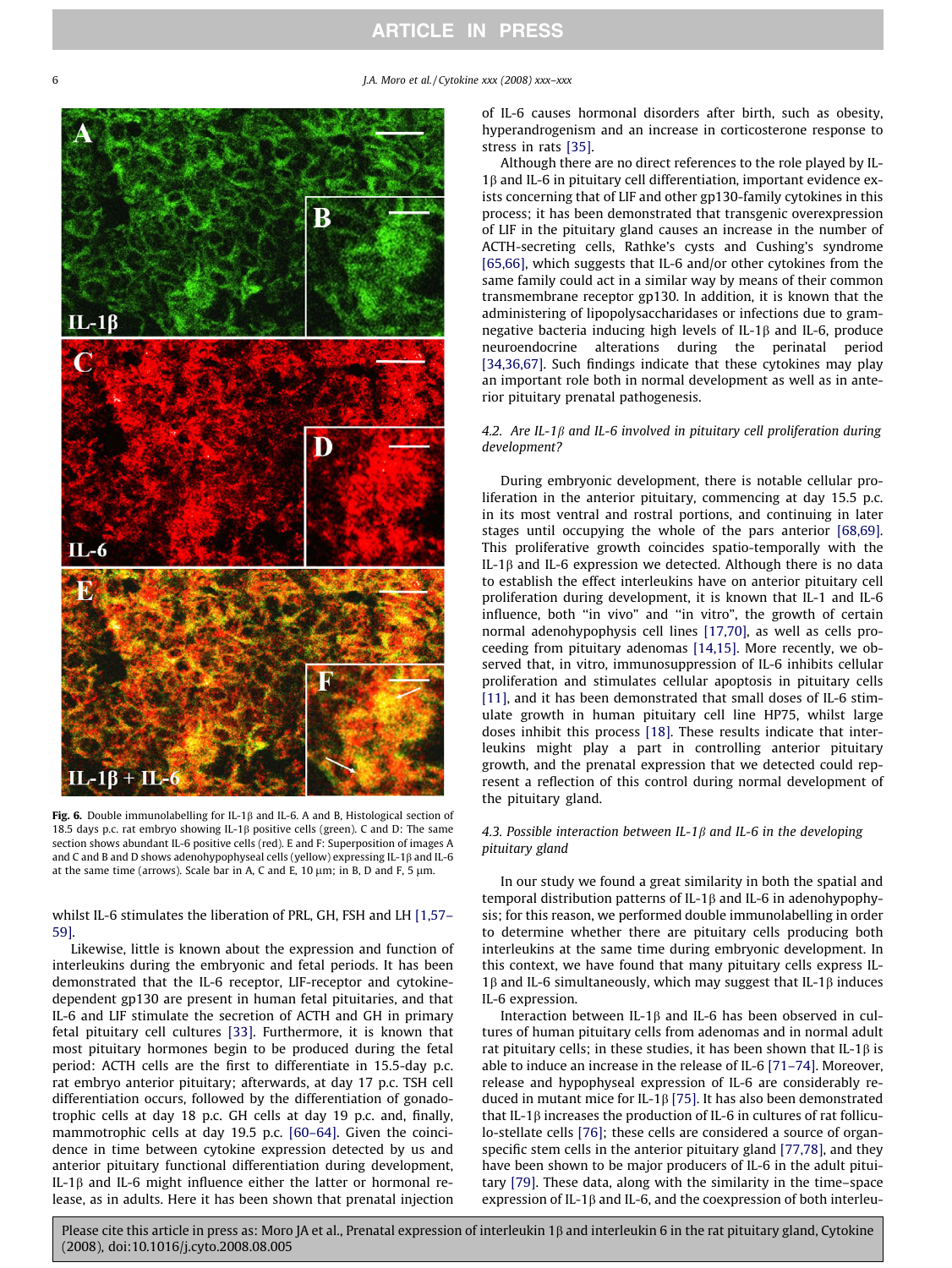<span id="page-6-0"></span>kins in pituitary cells detected by us, suggest that IL-1 $\beta$  could exert a control on IL-6 expression during embryonic development, similarly to adult folliculo-stellate cells.

To summarise, our study describes IL-1 $\beta$  and IL-6 expression during pituitary gland development in rat embryos. Given the importance that IL-1 $\beta$  and IL-6 have regarding auto or paracrine control of adenohypophysis pituitary secretion and their possible influence on pituitary growth and tumor formation, this study represents an initial step towards understanding the role played by these interleukins during anterior pituitary organogenesis.

#### Acknowledgment

We thank Prof. David Rixham for the linguistic revision of the text.

#### References

- [1] Ray D, Melmed S. Pituitary cytokine and growth factor expression and action. Endocr Rev 1997;18:206–28.
- [2] Turnbull AV, Rivier CL. Regulation of the hypothalamic–pituitary–adrenal axis by cytokines: actions and mechanisms of action. Physiol Rev 1999;79:1–71.
- [3] Koenig JI, Snow K, Clark BD, Toni R, Cannon JG, Shaw AR, et al. Intrinsic  $p$ ituitary interleukin-1 $\beta$  is induced by bacterial lipopolysaccharide. Endocrinology 1990;126:3053–8.
- [4] Kurotani R, Yasuda M, Oyama K, Egashira N, Sugaya M, Teramoto A, et al. Expression of interleukin-6, interleukin-6 receptor (gp80), and the receptor's signal-transducing subunit (gp130) in human normal pituitary glands and pituitary adenomas. Mod Pathol 2001;14:791–7.
- [5] Jin L, Tsumanuma I, Ruebel KH, Bayliss JM, Lloyd RV. Analysis of homogeneous populations of anterior pituitary folliculostellate cells by laser capture microdissection and reverse transcription-polymerase chain reaction. Endocrinology 2001;142:1703–9.
- [6] Takao T, Culp SG, Newton RC, De Souza EB. Type I interleukin-1 receptors in the mouse brain–endocrine–immune axis labelled with [125I] recombinant human interleukin-1 receptor antagonist. J Neuroimmunol 1992;41:51–60.
- [7] Marquette C, Van Dam AM, Ban E, Laniece P, Crumeyrolle-Arias M, Fillion G, et al. Rat interleukin-1 $\beta$  binding sites in rat hypothalamus and pituitary gland. Neuroendocrinology 1995;62:362–9.
- [8] French RA, Zachary JF, Dantzer R, Frawley LS, Chizzonite R, Parnet P, et al. Dual expression of p80 type I and p68 type II interleukin-I receptors on anterior pituitary cells synthesizing growth hormone. Endocrinology 1996;137:4027–36.
- [9] Hanisch A, Dieterich KD, Dietzmann K, Ludecke K, Buchfelder M, Fahlbusch R, et al. Expression of members of the interleukin-6 family of cytokines and their receptors in human pituitary and pituitary adenomas. J Clin Endocrinol Metab 2000;85:4411–4.
- [10] Gautron L, Lafon P, Tramu G, Laye S. In vivo activation of the interleukin-6 receptor/gp130 signaling pathway in pituitary corticotropes of lipopolysaccharide-treated rats. Neuroendocrinology 2003;77:32–43.
- Carretero J, Martín-Clavijo A, Vázquez G, Somalo J, Rubio M, Sánchez F, et al. Effects of in vitro immunosuppression of interleukin 6 on the proliferation of rat hypophyseal cells. Eur J Anat 1999;3:137–43.
- [12] Velkeniers B, Vergani P, Trouillas J, D'Haens J, Hooghe RJ, Hooghe-Peters EL. Expression of IL-6 mRNA in normal rat and human pituitaries and in human pituitary adenomas. J Histochem Cytochem 1994;42:67–76.
- [13] Green VL, Atkin SL, Speirs V, Jeffreys RV, Landolt AM, Mathew B, et al. Cytokine expression in human anterior pituitary adenomas. Clin Endocrinol 1996;45:179–85.
- [14] Arzt E, Buric R, Stelzer G, Stalla J, Sauer J, Renner U, et al. Interleukin involvement in anterior pituitary cell growth regulation: effects of IL-2 and IL-6. Endocrinology 1993;132:459–67.
- [15] Pereda MP, Goldberg V, Chervin A, Carrizo G, Molina A, Andrada J, et al. Interleukin-2 (IL-2) and IL-6 regulate c-fos protooncogene expression in human pituitary adenoma explants. Mol Cell Endocrinol 1996;124:33–42.
- [16] Giacomini D, Acuña M, Gerez J, Nagashima AC, Silberstein S, Páez-Pereda M, et al. Pituitary action of cytokines: focus on BMP-4 and gp130 family. Neuroendocrinology 2007;85:94–100.
- [17] Arzt E, Paez Pereda M, Costas M, Sauer J, Renner U, Holsboer F, et al. Cytokine expression and molecular mechanisms of their auto/paracrine regulation of anterior pituitary function and growth. Ann NY Acad Sci 1998;840:525–31.
- [18] Borg SA, Kerry KE, Baxter L, Royds JA, Jones TH. Expression of interleukin-6 and its effects on growth of HP75 human pituitary tumour cells. J Clin Endocrinol Metab 2003;88:4938–44.
- [19] Onofri C, Carbia Nagashima A, Schaaf L, Feirer M, Lohrer P, Stummer W, et al. Estradiol stimulates vascular endothelial growth factor and interleukin-6 in human lactotroph and lactosomatotroph pituitary adenomas. Exp Clin Endocrinol Diabetes 2004;112:18–23.
- [20] Besedovsky HO, del Rey A. Immune-neuro-endocrine interactions: facts and hypotheses. Endocr Rev 1996;17:64–102.
- [21] Harbuz MS, Stephanou A, Sarlis N, Lightman SL. The effects of recombinant human interleukin (IL)-1  $\alpha$ , IL-1 $\beta$  or IL-6 on hypothalamo-pituitary-adrenal axis activation. J Endocrinol 1992;133:349–55.
- [22] Rivier C, Rivest S. Mechanisms mediating the effects of cytokines on neuroendocrine functions in the rat. Ciba Found Symp 1993;172:204–20.
- [23] Kalra PS, Edwards TG, Xu B, Jain M, Kalra SP. The anti-gonadotropic effects of cytokines: the role of neuropeptides. Domest Anim Endocrinol 1998;15:321–32.
- [24] Dondi D, Limonta P, Montagnani Marelli M, Piva F. Mechanism of action of interleukin-1 in modulating gonadotropin secretion. In vivo and in vitro studies. Biol Signals Recept 1998;7:55–60.
- [25] Spangelo BL, Judd AM, Isakson PC, McLeod RM. Interleukin-6 stimulates anterior pituitary hormone release in vitro. Endocrinology 1989;125:575–7.
- [26] Yamaguchi M, Matsuzaki N, Hirota K, Miyake A, Tanizawa O. Interleukin 6 possibly induced by interleukin 1 $\beta$  in the pituitary gland stimulates the release of gonadotropins and prolactin. Acta Endocrinol (Copenh) 1990;122:201–5.
- [27] Thiele JO, Lohrer P, Schaaf L, Feirer M, Stummer W, Losa M, et al. Functional in vitro studies on the role and regulation of interleukin-6 in human somatotroph pituitary adenomas. Eur J Endocrinol 2003;149:455–61.
- [28] Zolti M, Ben-Rafael Z, Meirom R, Shemesh M, Bider D, Mashiach S, et al. Cytokine involvement in oocytes and early embryos. Fertil Steril 1991;56:265–72.
- [29] Jelaso AM, Acevedo S, Dang T, Lepere A, Ide CF. Interleukin-1 $\beta$  and its type 1 receptor are expressed in developing neural circuits in the frog, Xenopus laevis. J Comp Neurol 1998;394:242–51.
- [30] Jelaso AM, Delong C. NGF and IL-1b are co-localized in the developing nervous system of the frog, Xenopus laevis. Int J Dev Neuroscience 2005;23:575–86.
- [31] de la Mano A, Gato A, Alonso MI, Carnicero E, Martín C, Moro JA. Role of interleukin-1 $\beta$  in the control of neuroepithelial proliferation and differentiation of the spinal cord during development. Cytokine 2007;37:128–37.
- [32] Dame JB, Juul SE. The distribution of receptors for the pro-inflammatory cytokines interleukin (IL)-6 and IL-8 in the developing human fetus. Early Hum Dev 2000;58:25–39.
- [33] Shimon I, Yan X, Ray DW, Melmed S. Cytokine-dependent gp130 receptor subunit regulates human fetal pituitary adrenocorticotropin hormone and growth hormone secretion. J Clin Invest 1997;100:357–63.
- [34] Gotz F, Dorner G, Malz U, Rohde W, Stahl F, Poppe I, et al. Short- and long-term effects of perinatal interleukin-1 $\beta$ -application in rats. Neuroendocrinology 1993;58:344–51.
- [35] Dahlgren J, Nilsson C, Jennische E, Ho HP, Eriksson E, Niklasson A, et al. Prenatal cytokine exposure results in obesity and gender-specific programming. Am J Physiol Endocrinol Metab 2001;281:E326–34.
- [36] Shanks N, Larocque S, Meaney J. Neonatal endotoxin exposure alters the development of the hypothalamic–pituitary–adrenal axis: early illness and later responsivity to stress. J Neurosci 1995;15:376-84.
- [37] Somogyi P, Takagi H. A note on the use of picric acid-paraformaldehydeglutaraldehyde fixative for correlated light and electron microscopic immunocytochemistry. Neuroscience 1982;7:1779–83.
- [38] Hashimoto H, Ishikawa H, Kusakabe M. Three-dimensional analysis of the developing pituitary gland in the mouse. Dev Dyn 1998;212:157–66.
- [39] May LT, Ghrayeb J, Santhanam U, Tatter SB, Sthoeger Z, Helfgott DC, et al. Synthesis and secretion of multiple forms of  $\beta$ 2-interferon/B-cell differentiation factor 2/hepatocyte-stimulating factor by human fibroblasts and monocytes. J Biol Chem 1988;263:7760–6.
- [40] Chauvet N, Palin K, Verrier D, Poole S, Dantzer R, Lestage J. Rat microglial cells secrete predominantly the precursor of interleukin- $1\beta$  in response to lipopolysaccharide. Eur J Neurosci 2001;14:609–17.
- [41] Arzt E, Stelzer G, Renner U, Lange M, Müller OA, Stalla GK. Interleukin-2 and interleukin-2 receptor expression in human corticotrophic adenoma and murine pituitary cell cultures. J Clin Invest 1992;90:1944–51.
- [42] Raber J, Sorg O, Horn TF, Yu N, Koob GF, Campbell IL, et al. Inflammatory cytokines: putative regulators of neuronal and neuro-endocrine function. Brain Res Brain Res Rev 1998;26:320–6.
- [43] Suliman ME, Royds JA, Baxter L, Timperley WR, Cullen DR, Jones TH. IL-8 mRNA expression by in situ hybridisation in human pituitary adenomas. Eur J Endocrinol 1999;140:155–8.
- [44] Auernhammer CJ, Melmed S. Interleukin-11 stimulates proopiomelanocortin gene expression and adrenocorticotropin secretion in corticotroph cells: evidence for a redundant cytokine network in the hypothalamo-pituitaryadrenal axis. Endocrinology 1999;140:1559–66.
- [45] Nagai Y, Nochi T, Watanabe K, Watanabe K, Aso H, Kitazawa H, et al. Localization of interleukin-18 and its receptor in somatotrophs of the bovine anterior pituitary gland. Cell Tissue Res 2005;322:455–62.
- [46] Nagai Y, Watanabe K, Aso H, Ohwada S, Muneta Y, Yamaguchi T. Cellular localization of IL-18 and IL-18 receptor in pig anterior pituitary gland. Domest Anim Endocrinol 2006;30:144–54.
- [47] Wang N, Sugama S, Conti B, Teramoto A, Shibasaki T. Interleukin-18 mRNA expression in the rat pituitary gland. J Neuroimmunol 2006;173:117–25.
- [48] Chen L, Liu Y, Hou Y, Kato Y, Sano H, Kanno T. Expression and structure of interleukin 4 receptor (IL-4R) complex in human invasive pituitary adenomas. Neurosci Lett 2007;417:30–5.
- [49] Chatelain A, Dubois MP, Dupouy JP. Hypothalamus and cytodifferentiation of the foetal pituitary gland. Study in vivo. Cell Tissue Res 1976;169:335–44.
- [50] Begeot M, Hemming FJ, Aubert ML, Dubois PM. Differentiation of pituitary cells in culture. Ann Endocrinol (Paris) 1987;48:367–77.